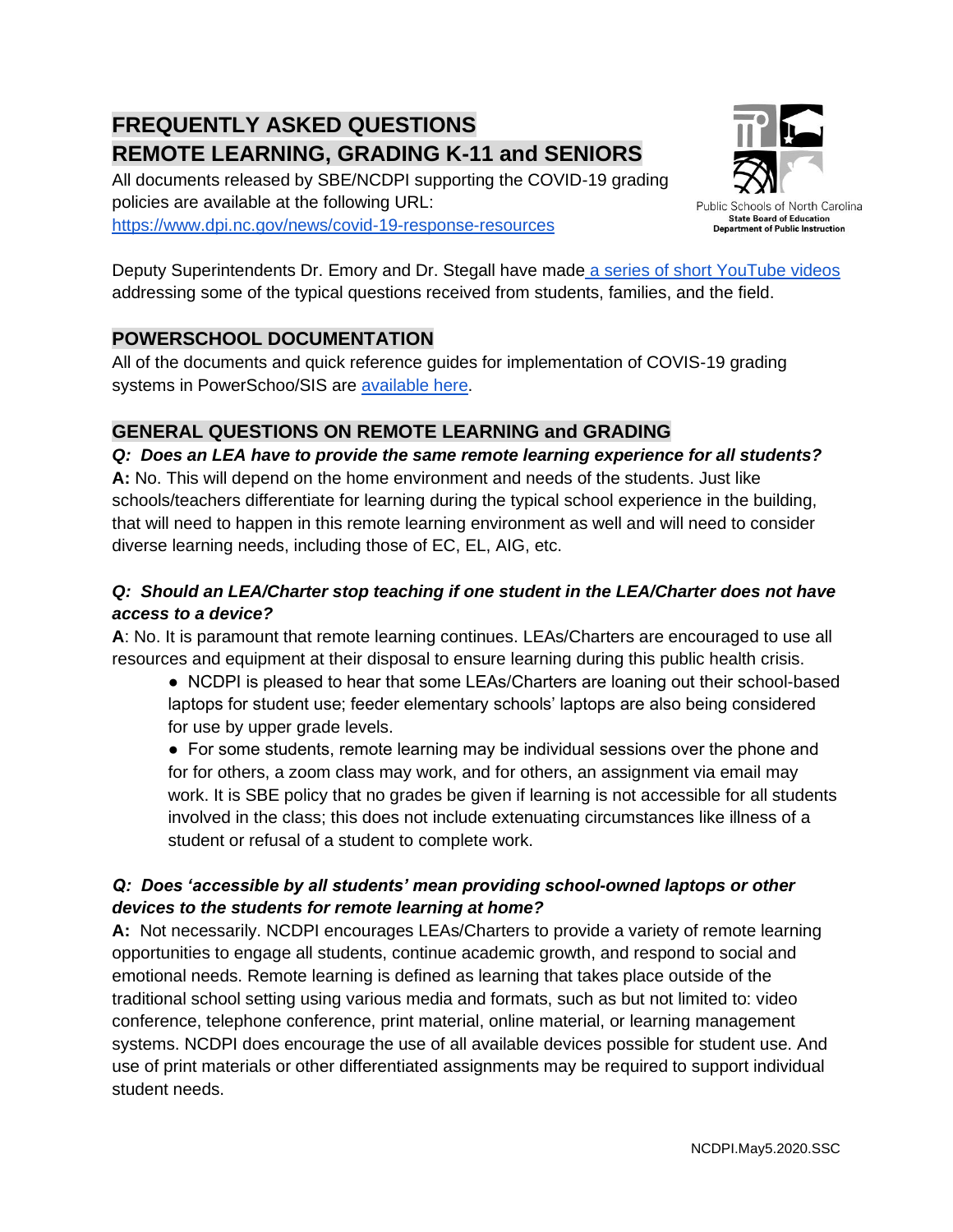#### *Q: What are some examples of schedules or an advised amount of time children should spend online for remote learning?*

A: Please visit the NCDPI Remote Learning website for *[instructional resources](https://sites.google.com/dpi.nc.gov/remote-learning-resources/home)* and parent [resources](https://sites.google.com/dpi.nc.gov/remote-learning-resources/home/parent-resources) that address this topic. The experience should include accommodations/modifications commensurate with the student's unique needs identified in any specialized educational plan.

#### *Q: Does remote learning content allow for instructor-based decisions? Could this expectation include new content? Make-up work? Alternative assignments?*

**A:** Yes. This is instructor-based with district guidance. Even though buildings are closed, school is still on. Be responsive to remote learning factors based on the individual student needs, especially those related to the home environment, and continue student learning.

#### *Q: The guidance from NCDPI states that if the critical factors for remote learning cannot be met, student grades will not be negatively impacted. Can it be inferred, that students' grades may be improved under these circumstances?*

**A:** School is still on for learning. Student grades can improve and the content can be new content. It is important to consider the critical factors for remote learning in determining how grading will occur locally. Remote learning can be differentiated in the same classroom. For example, if a teacher has 20 students in her biology class and knows two students who do not have internet access, in some cases, she can differentiate the assignment so that those two students have another reasonable way to complete it via paper/pencil, phone, etc. If one of those two students simply refuses to do it and could reasonably have been expected to complete the assignment, that does not prevent the other 19 students from getting a grade. An instance where a teacher should not grade an assignment at all would be if the teacher really cannot be sure that it was reasonable to expect completion by the whole class considering the critical factors for remote learning.

#### *Q: How will NCVirtual report final grades?*

**A:** NCVirtual's final grade reports for Spring 2020 and Yearlong 2019-20 courses have been modified to provide schools with the necessary data to implement the temporary statewide grading policy due to COVID-19. For all students grades 6-12, the final grade report will contain the numerical grade from the March 10th progress report and the numerical grade representing the cumulative course average.

• Schools are responsible for looking at the two numerical grades to determine whether seniors should be given a PC19 or WC19 for the course. For 9-12 students and middle school students taking high school courses, schools are responsible for using the reported grades to help advise students and their parent(s)/guardian(s) on whether to take the highest numerical grade or a PC19/WC19. For middle school students enrolled in middle school courses, schools will use the reported numeric grades to determine whether a PC19 or WC19 is given. All middle school students, no matter what course they are enrolled in, will also have comments on their academic needs/strengths and social-emotional perspective to be used by schools to add in transition to the next course. As always, schools are responsible for inputting grades for NCVirtual courses into PowerSchool.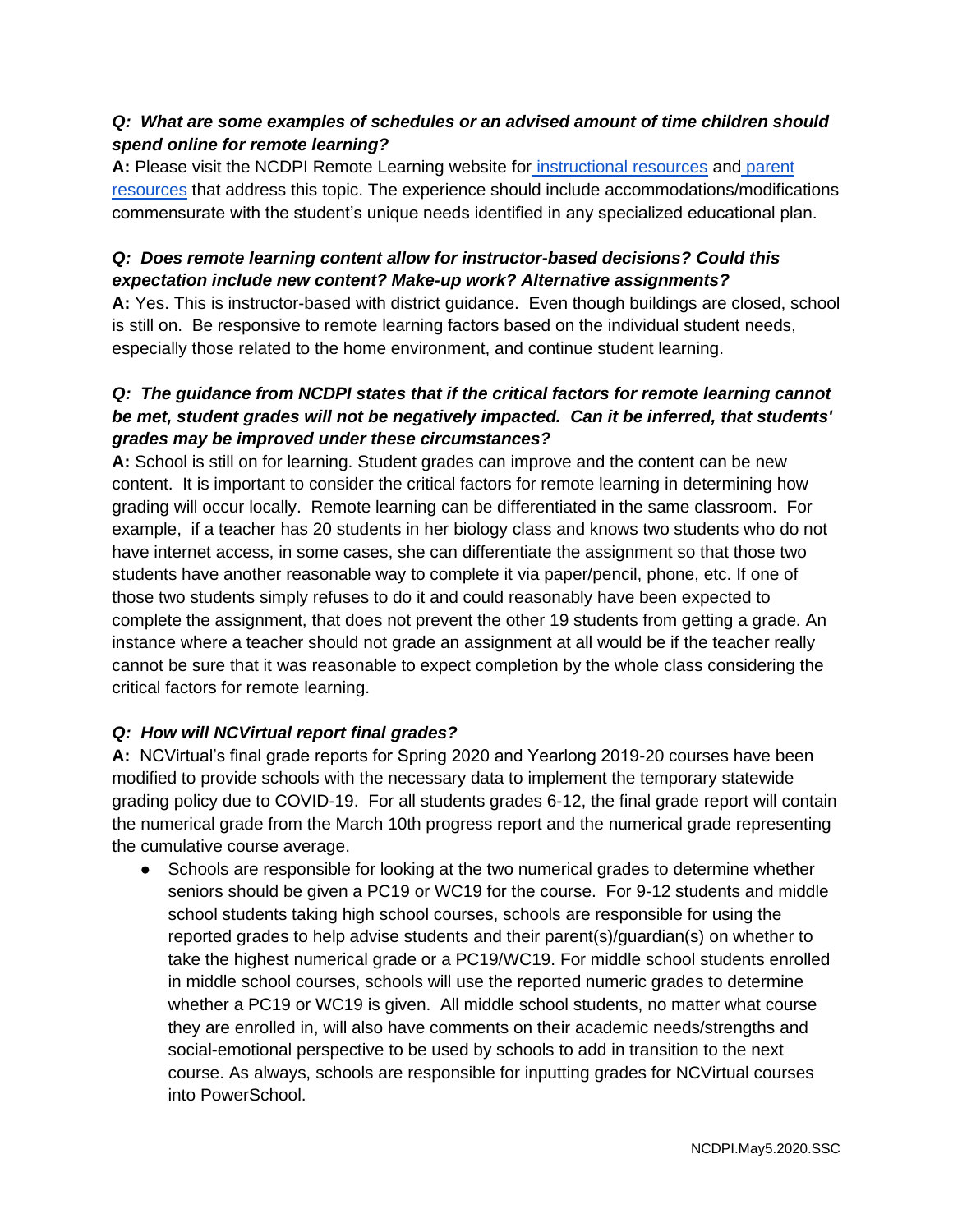- Final grade reports will be available via the NCVirtual registration system on:
	- May 14, 2020 for Early Start calendar courses
	- June 4, 2020 for Traditional calendar courses

Additional information on NCVirtual's grading response to this period of school building closure is located at [https://ncvps.org/coronavirus-updates/.](https://ncvps.org/coronavirus-updates/)

#### *Q: How will post-secondary institutions view student grades from COVID-19?*

**A:** Post-secondary institutions are in the same scenario as K-12 public schools. They are adapting to the situation as the pandemic continues and understand the widespread impact of COVID-19. NCDPI continues to work closely with the UNC System Office, NC Independent Colleges and Universities and NC Community College System to ensure the most effective transitions possible to support student success. NCAA guidelines for eligibility have also been adapted as a result of COVID-19 for graduating seniors and other high school students as this will impact their overall high school transcripts.

#### **GRADES K-11:**

# **EVALUATION OF STUDENT PROGRESS and GRADING QUESTIONS**

[See Also: End of Year Grading and Promotion Summary Document \(Grade K-11\)](https://content.govdelivery.com/attachments/NCSBE/2020/04/23/file_attachments/1434773/FINAL-FAQ-One%20Pager-Student%20Grading%20and%20Promotion%204.23.20.pdf)

#### *Q: How do we assign final grades in grades K-11?*

A: School is still on for learning and final grades are not to be resolved until each LEA/charter's end date for this year. Based on remote learning critical factors, LEAs/Charters may assign grades for individual assignments as discussed throughout this document and in documents adopted by the SBE as a result of this crisis. For FINAL COURSE GRADES for students in grades K-11, all NC school districts and charters will follow the **SBE** approved grading policy [approved on April 23, 2020](https://content.govdelivery.com/attachments/NCSBE/2020/04/23/file_attachments/1434782/FINAL-SBE%20Recommendations%20GradingK-11-4.23.20.pdf) and the [one-pager overview](https://content.govdelivery.com/attachments/NCSBE/2020/04/23/file_attachments/1434773/FINAL-FAQ-One%20Pager-Student%20Grading%20and%20Promotion%204.23.20.pdf) with additional technical or implementation documentation issued from PowerSchool/SIS to support data entry and logistics:

#### **GRADES K-5:**

- Students will receive no final grade in grades K-5.
- Instead of a final grade, teachers will provide year-end feedback for students regarding learning from the full academic school year, using a format determined locally.
- Teachers will document individual student strengths and needs from both an academic and social/emotional perspective to ensure an effective transition from the spring 2020 remote learning process to the 2020-21 academic year.

#### **GRADES 6-8:**

- Students will receive a Pass "PC19" or Withdrawal "WC19"\* for the final course grades for all middle school courses.
	- A student's grade will be held harmless for learning after March 13.
	- PC19 will be assigned to any student who was meeting expectations and passing the course as of March 13 or who worked to improve to the point of passing after March 13 through remote learning.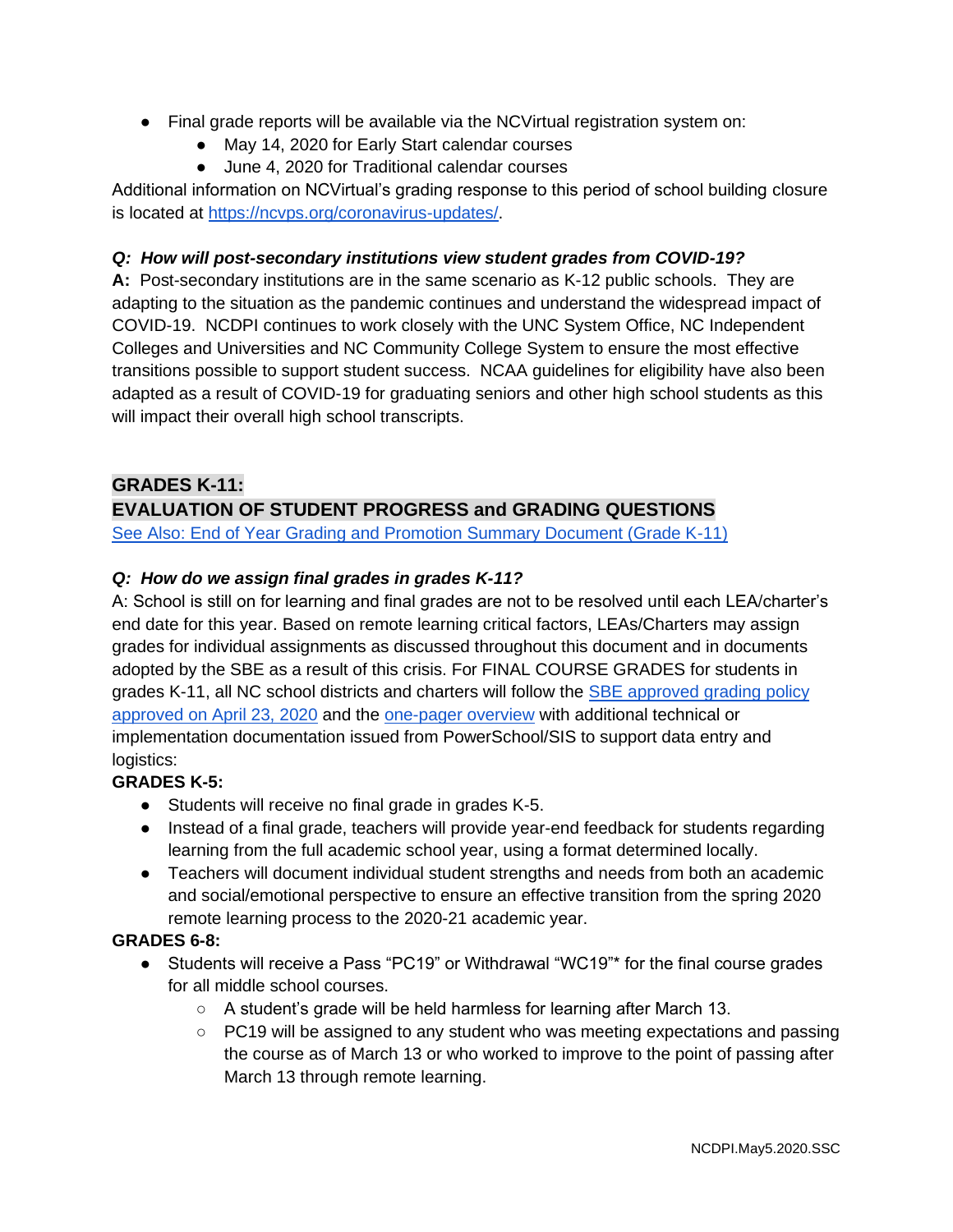- WC19 will be assigned to any student who was not passing the course as of March 13 and who was unable to improve to the point of passing the course through remote learning opportunities. A middle school course grade of WC19 does not equate to a failing course grade nor does it indicate that a grade retention should occur or that the course must be repeated. The grade WC19 simply indicates a lack of evidence of mastery of standards addressed in the particular content area.
- Teachers will document individual student strengths and needs from both an academic and social/emotional perspective to ensure an effective transition from the spring 2020 remote learning process to the 2020-21 academic year.
- High school courses taken in middle school will follow the grading options presented below for high school students, with the understanding that if there is a numeric grade on the transcript it will not be calculated in the high school GPA per SBE policy, Course for Credit, CCRE-001.

#### **GRADES 9-11 and non-graduating seniors: Current Spring 2020 Courses:**

- Students will be given a choice for how each final course grade will appear on the transcript for both year-long and semester courses currently in progress.
	- Students will have two options for each final course grade:
		- Numeric grade, the highest grade representing learning as of March 13 or as improved through the semester as remote learning continued or
		- PC19 or WC19.
	- Students will determine how each final course grade will appear on the transcript at the end of the semester after advising from the teacher/school and in consultation with the parent/guardian.
	- When students choose to report a numeric grade as the final grade on the transcript, the numeric grade will be calculated into the cumulative GPA, following the guidelines in SBE policy GRAD-009.
	- When students choose to report a PC19 or WC19 as the final grade on the transcript, there is no GPA impact when using these grades.
	- When students in a yearlong course choose a PC19 or WC19 for the spring portion of the course, the fall term grade will be counted into the GPA.

#### *Q: What about students in grades 9-11 currently in year-long courses?*

**A:** Students will maintain the grades for fall courses as already stored, year-long and semester. Fall 2019 final grades will be calculated into a student's GPA, independent of the Spring 2020 semester choice for grading. PowerSchool/SIS has released detailed instructions just as they did with the Senior Quick Reference Guide showing how to implement these policies in both year-long and semester courses for high schools [available here.](https://www.dpi.nc.gov/educators/home-base/powerschool-sis/nc-sis-resources#covid-19-guidance) If a student chooses a numeric grade for a year-long course for the Spring semester, two half-credit grades will be entered. If a student's cumulative grade is higher than that of the fall or spring semester grade, change those grades to represent the cumulative grade. This will ensure that all year-long and block semester credit courses receive the same parity, if numeric grades are chosen.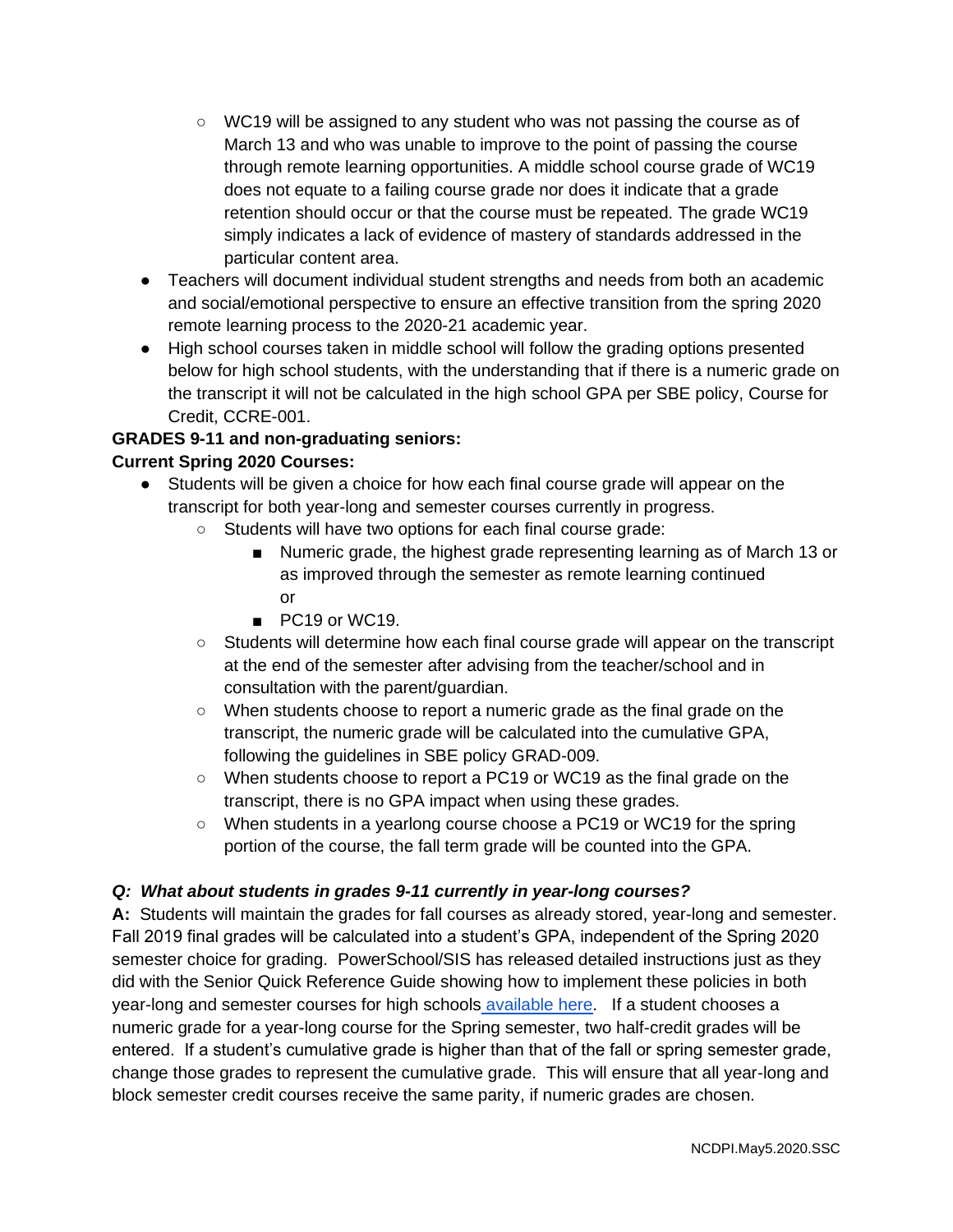# *Q: Will students in grades 9-11 who are able to complete the course receive Honors, AP/IB/CIE, and/or CCP added weight for their GPA*?

**A:** Students in grades 9-11 are still receiving regular grades for the courses they are in, dependent on the remonte learning factors. At the conclusion of the semester, each student will have a choice with each high school course as to whether they choose to report a final grade on their transcript reflecting EITHER the highest numerical grade earned or PC19. If the student reports the traditional, numeric grade the additional quality point system for honors and collegelevel courses still applies.

## *Q: How will CCP students' grades be handled for students in grades 9-11 and nongraduating seniors?*

**A:** In the same manner as all other high school courses. If a student completes the course, the earned college grade will appear on the college transcript and the student's choice of either the numeric final grade or PC19 will appear on the high school transcript. If the student does not have the opportunity to access or is unable to access college coursework, NCDPI will "separate out" the dual enrollment. The college transcript is the authoritative source for college grades but SBE policies on grading apply to high school transcripts, even for CCP courses. [Please see](https://files.nc.gov/dpi/documents/advancedlearning/ccp.covid19guidance.3.27.20.final_.pdf)  [CCP COVID-19 Guidance for more information.](https://files.nc.gov/dpi/documents/advancedlearning/ccp.covid19guidance.3.27.20.final_.pdf)

## *Q: What about promotion / retention of students for the 2019-2020 school year?*

A: School is still on for learning. Continue to follow best practices to ensure student success. Based on the SBE approved policy:

- Student promotion and retention will remain the decision of the school principal and staff.
- NCDPI recommends that districts/schools only consider retention of students if the retention consideration process was already well underway for a student prior to March 13, 2020 and that there was well-documented communication with the student's family discussing the possibility of retention prior to that date.
- If a student was being considered for retention prior to March 13 and is still being considered for retention, NCDPI strongly encourages the development of a local plan to ensure effective communication and collaboration between the school and family to determine the most effective path forward for the student, especially given these extraordinary circumstances that students/families find themselves in as a result of the COVID-19 pandemic and extended school closure.

## *Q: Does the Graduating Senior grading policy apply to Grades 12 and 13 in a Cooperative Innovative High School?*

**A:** No. The Graduating Seniors Grading policy is only intended for those seniors who are graduating in June 2020. Non-graduating seniors would follow guidance the SBE adopted from Grades K-11 and non-graduating seniors.

## *Q: What about credit recovery and other options for high school students in grades 9-11 who do not have a passing numeric grade or PC19 at the end of the semester but instead received a final course grade of WC19?*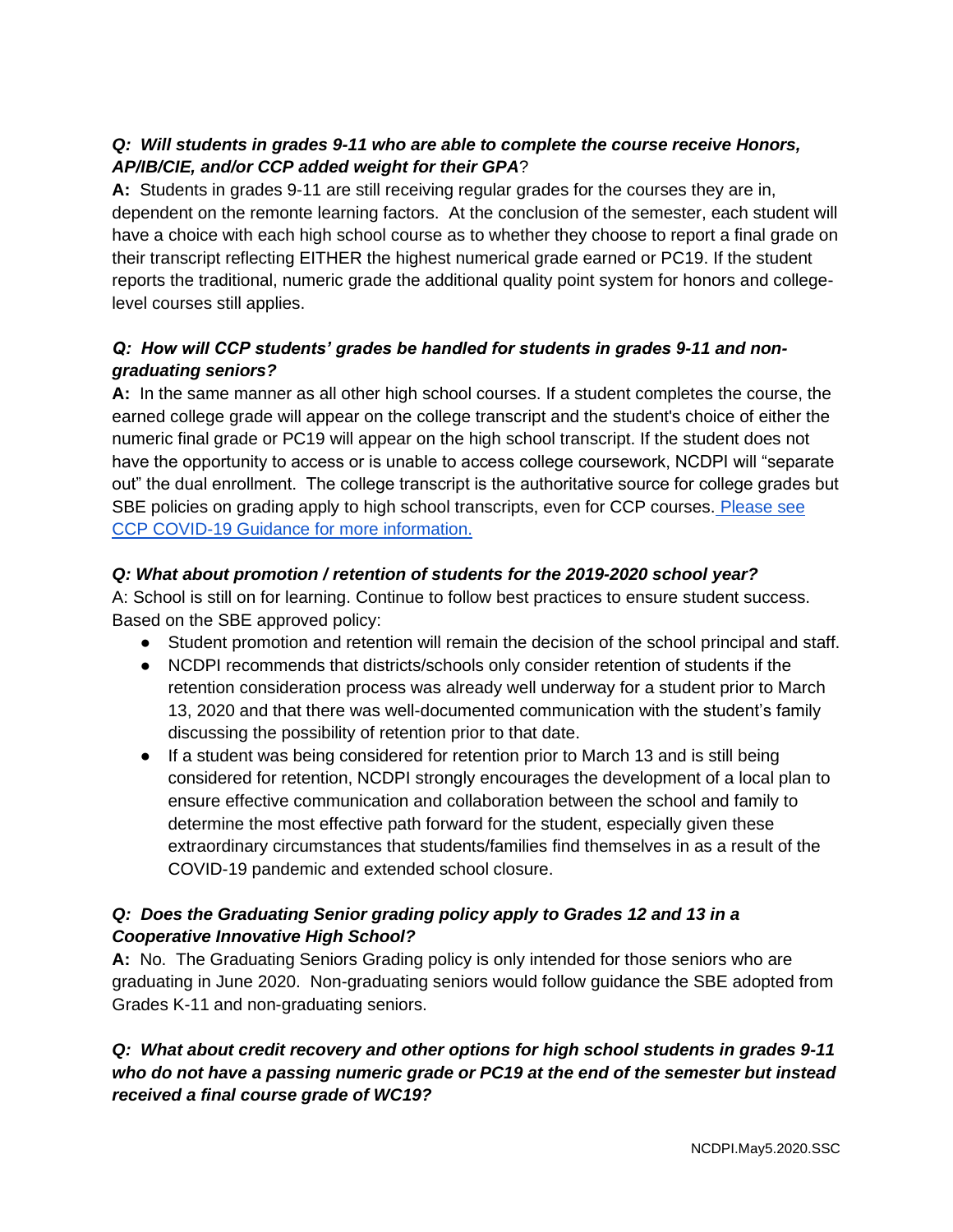**A:** The SBE has made clear that students will not receive a failing grade. LEAs/Charters will advise the use of WC19 for any student who is failing as of March 13 and was unable to improve through remote learning opportunities. WC19 does not equate to a failing course grade but indicates a lack of evidence of mastery of standards addressed in the particular course and that the school is unable to award a unit of credit.

NCDPI encourages LEAs/Charters to use all means possible to support student learning that has been impacted by COVID-19 in the future, such as Credit Recovery and Repeating a Course for Credit (SBE-CCRE-001). Issuing a temporary grade of Incomplete may be used locally in instances when the student, parent/guardian, teacher, and school administration determine it is appropriate and develop a clear, time-bound plan to complete all course requirements.

# *Q: What documents are required for K-8? Can you provide further guidance and examples?*

**A:** Based on SBE policy, the following documents are required:

- For K-5, (1) student/parent feedback instead of final grades and (2) a transition document for the next year's teachers.
- For 6-8, (1) a transition document for the next year's teachers.

**For K-5 students**, instead of a final grade, teachers will provide year-end feedback for students/families regarding learning from the full academic school year, using a format determined locally.

**For students in K-5 and 6-8**, teachers will document individual student strengths and needs from both an academic and social/emotional perspective to ensure an effective transition from the spring 2020 remote learning process to the 2020-21 academic year.

#### **Parent/Student Feedback for K-5:**

- Locally determined. Consider developing consistent documents for use across an LEA/Charter appropriate to each grade level. Involve a team approach in the development.
- Audience: Students/parents/guardians
- May be part of the transition document.
- Recommend comments for all content areas and other applicable programs.

# **Transition Documents for K-8:**

- Locally determined. Consider developing consistent documents for use across an LEA/Charter appropriate to each grade level. Involve a team approach in the development to ensure effective communication.
- Audience: Next year's teachers/school
- Must address the student's strengths and needs from an academic perspective:
	- Recommend information regarding all content areas or courses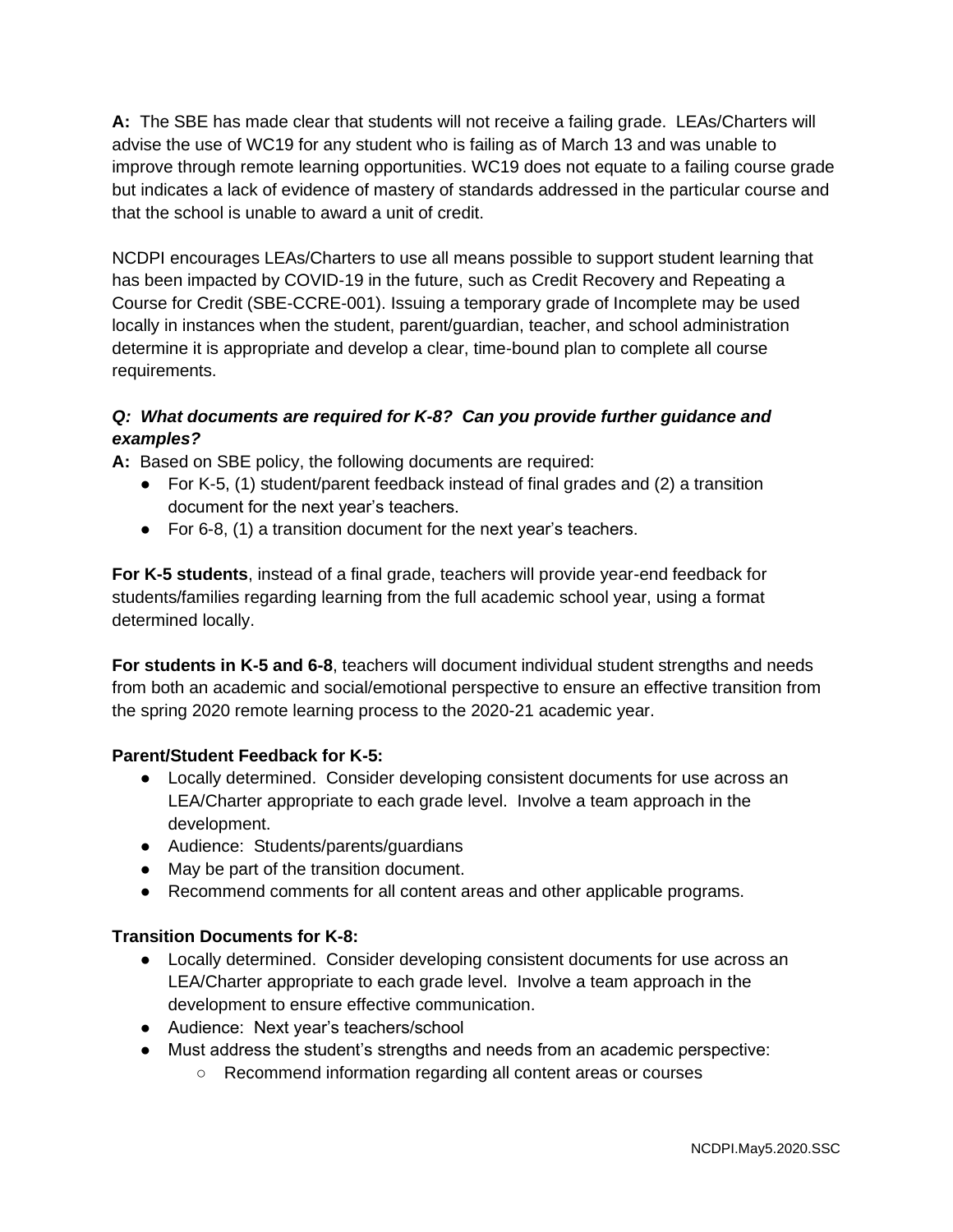- Intent is not to address every standard for every course; but overall thoughts to support successful re-entry into schooling in Fall 2020.
- Must address the student's strengths and needs from a social/emotional perspective:
	- Recommend teachers sharing student social/emotional context during remote learning across varied learning experiences, especially because some may have different situations to share.
	- Encourage teachers to share observations and interventions that had positive impact and to be careful not to diagnose mental health disorders.
	- For an LEA/Charter implementing a focus on SEL competencies and MTSS, consider possible integration.
- NCDPI recommends LEAs/Charters to store the transition documents in cumulative folders to ensure effective student transitions for Fall 2020, especially if a student moves from your LEA/Charter to another school.
- **LEA/Charter SAMPLES:** NCDPI will provide an online space to share templates.
	- To submit contributions and view contributions, see this google folder: [https://drive.google.com/open?id=1OzfcFPxLXEWvI7uFkvrXoMbTzmNxo](https://drive.google.com/open?id=1OzfcFPxLXEWvI7uFkvrXoMbTzmNxofgO) [fgO](https://drive.google.com/open?id=1OzfcFPxLXEWvI7uFkvrXoMbTzmNxofgO)

# *Q: Are non-graduating seniors at Cooperative Innovative High Schools/Early Colleges following the same grading guidance as juniors?* **A:** Yes.

## *Q: What happens if a student is unreachable to make the choice for the final grade in grades 9-11? When students make their choice of final reporting of spring grades at the end of the school year, can that decision be changed when 20-21SY begins during the 45 day grace period?*

**A:** If a student is unreachable by the end of the school year to make a choice for the final grade in high school courses, students will be given a PC 19 if they were passing the course and a WC 19 if they were failing the course as of March 13 and were not able to improve the grade. Once school buildings re-open, these students will have 45 days to change their grade to a numeric grade, if he/she chooses. This 45-day grace period is intended to allow for changes necessary because a student was unreachable at the conclusion of the 2019-20 school year and not for whole scale changes. However, if there are unique circumstances for a student situation that arise, a grade may be changed during the 45-day grace period. NCDPI recommends to document any changes for future reference.

# *Q: Do we have any guidance on issuing diploma endorsements?*

**A:** The requirements for earning diploma endorsements are unchanged. If the student earns the credits and meets the various requirements for earning a diploma endorsement, even using a mark of PC19, then the endorsement is to be awarded.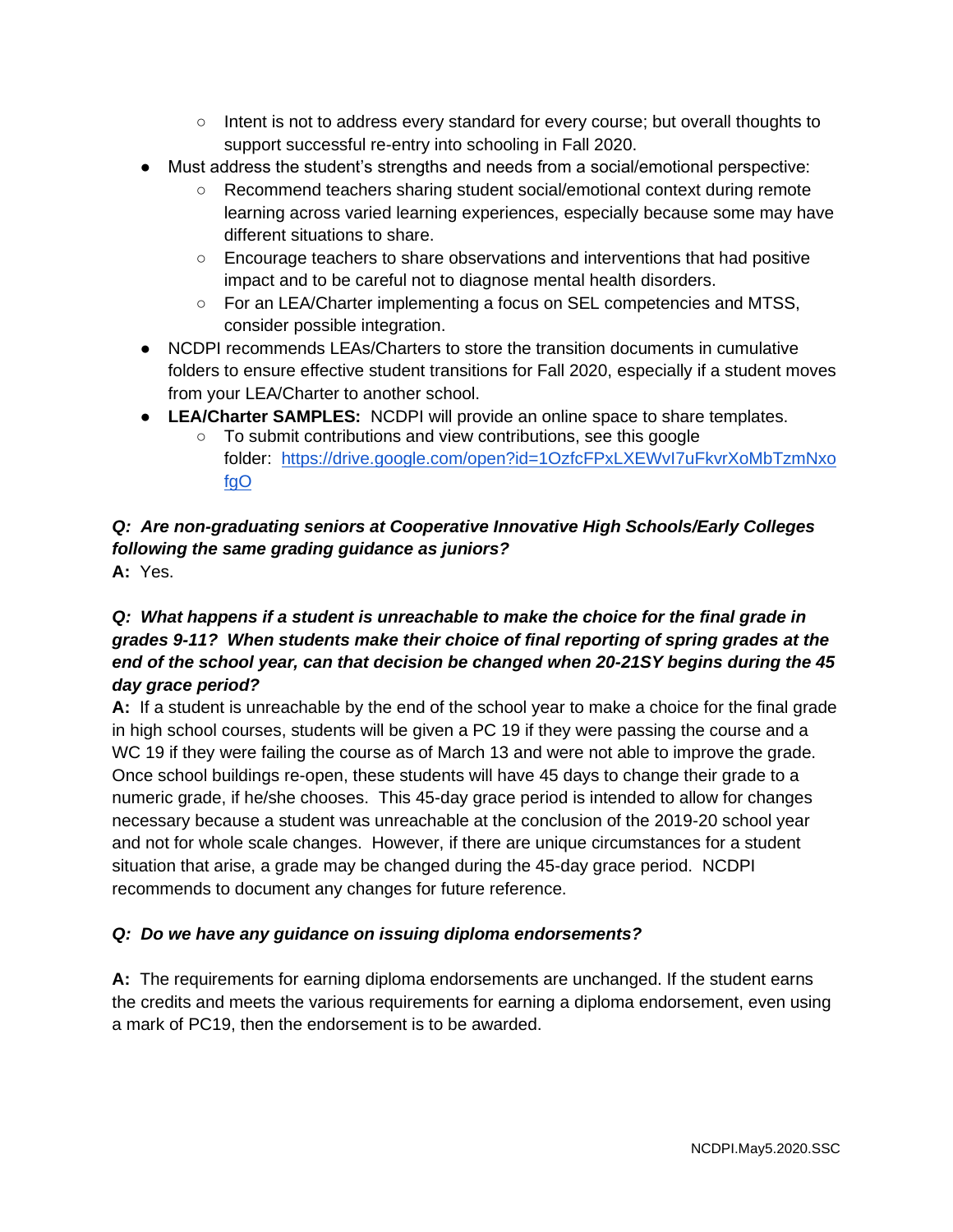#### *Q: For middle school students taking Math 1 or other high school courses in middle school, if students select the numeric grade, will that show up on the transcript even if it is not factored into GPA?*

**A:** Yes, in keeping with the normal reporting guidelines for such courses.

## *Q: For grades 9-11, if students are unreachable should the school assign a PC19 with a 45 day grace period when we return to school - even if they were failing on March 13?*

**A:** No. If a student is unreachable and unresponsive at the conclusion of this school year, the district/school should assign EITHER PC19 if the student had a passing grade OR WC19 if the student had a failing grade. The grace period at the beginning of next fall could be used to resolve outstanding issues if there is a need to change the mark from WC19 to PC19. However, if the student simply must do more work to get to the point of passing, credit recovery done over summer or during next school year would be the best option.

#### *Q: We use Standards Based Grading rather than a traditional report card. Can we still use SBG with comments?*

**A:** Yes and take into consideration the intent of the policy. Traditional report cards will use "NG19" in place of a final grade in K-5 for PowerSchool entry. For non-traditional report cards, including Standards-Based Report Cards, it is not necessary to enter the "NG19" for a final grade. The intent is for students to be held harmless during remote learning for any type of grading when they were not in the school building, so as a result, we would not want parents/students to receive numerous "not progressing marks" for standards during remote learning due to issues of access which may be misinterpreted.

#### *Q: Does this guidance also pertain to quarter grades entered into PowerSchool?*

**A:** No. This guidance is specific for final grades only. LEAs and charters have flexibility as it pertains to grading before the final grades. Final grades must follow the SBE approved policy. PowerSchool guidance documents provide additional information.

#### **GRADUATING SENIORS:**

**EVALUATION OF STUDENT PROGRESS, GRADUATION & GRADING QUESTIONS** [See Also: Senior Grading & Graduation Summary](https://drive.google.com/file/d/1kljXs0j5VMOHvRrQinpQ2grMYE3d2nHG/view?usp=sharing)

## *Q: My LEA/Charter has additional course requirements beyond the SBE 22 credits. Can a student graduate with only the SBE minimum 22 credits?*

**A:** Yes. The SBE approved policy indicates that any student meeting the SBE graduation requirements will graduate, even if there are local additional course requirements. All local graduation requirements are optional and cannot keep a student from graduating.

#### *Q: Now that grades are determined, can we go ahead and graduate seniors?*

**A:** No. NCDPI encourages that remote learning opportunities be available for seniors to engage students, continue student growth, and respond to social and emotional needs. This is inclusive of all student populations on the Future Ready Core and Occupational Course of Study pathways. School is not over; graduation will occur at the end of the school year. PowerSchool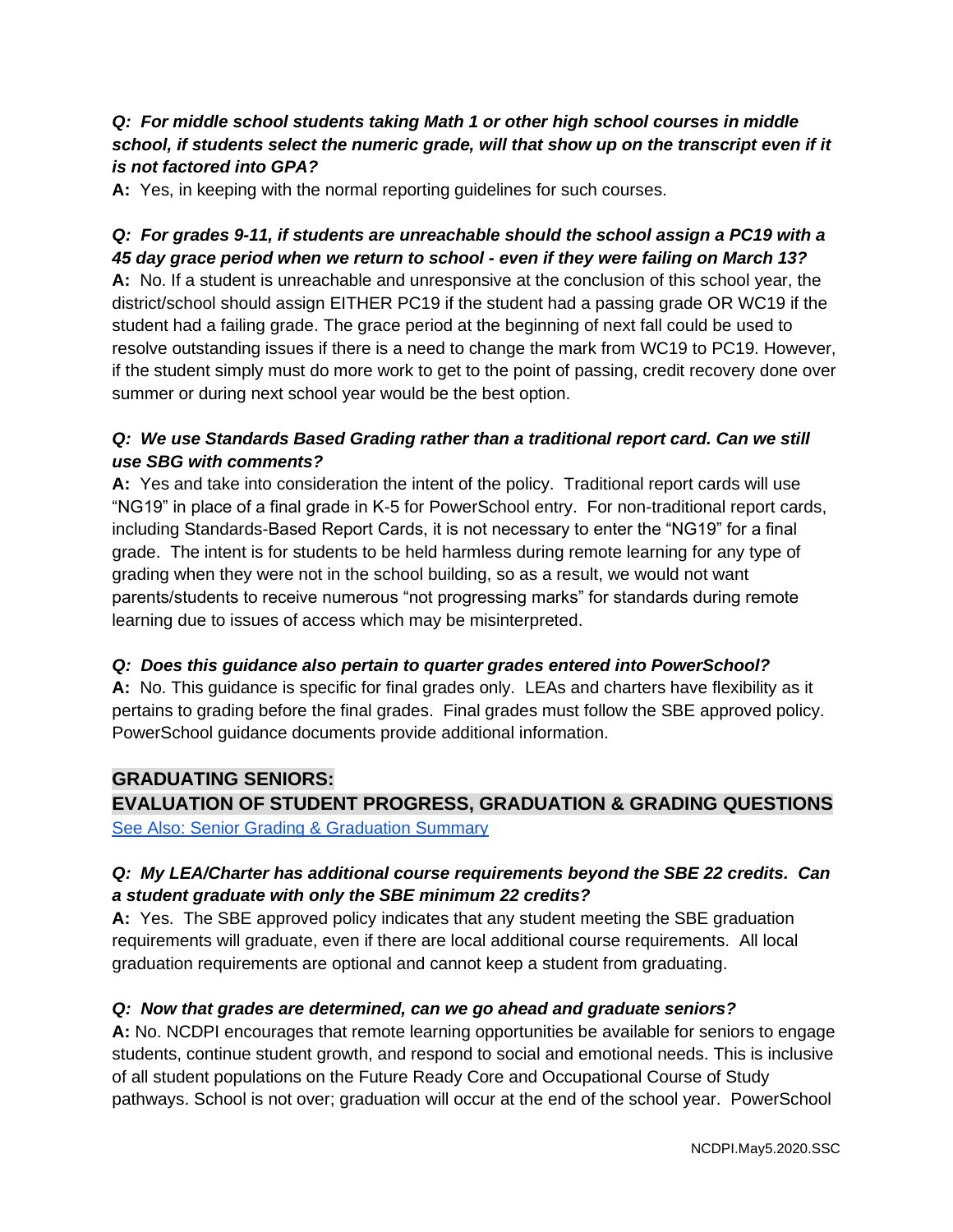has clear directions for grade entry and graduation procedures. For students who have completed graduation requirements and are enlisting into the military, NCDPI does support early graduation for those students.

## *Q: Do we go ahead and give seniors who are failing a WC19? Do we work with them to pass the entire course or just content to March 13?*

**A:** No. Seniors who were passing a course as of March 13 will be issued a final course grade of "PC19", but those who were not passing as of that time shall be given an opportunity to work on improving their grade to a passing mark. The scope of content to be addressed is only up through that content addressed in the course by March 13, not the entire course. The grade of "WC19" could be used for a course that is no longer needed for graduation requirements OR at the conclusion of the school year for a student who was failing as of March 13 and did not take any action to remediate content despite the LEA/Charter's best efforts to support the student with remote learning opportunities during the extended school building closure period.

#### *Q: Are seniors who were passing courses as of March 13 able to continue working via remote learning to improve their grade?*

**A:** Yes. LEAs/Charters are encouraged to provide remote learning opportunities to engage seniors, continue student growth, and respond to social and emotional needs. School is not over for students. For all courses currently in progress, seniors will receive a grade of "PC19" or "WC19" on their transcripts, not the typical numeric grade. The priority is for schools to provide an opportunity for those seniors who were failing to get to passing status. LEAs/Charters may consider adopting an invitational approach to the learning opportunities for seniors during the school closure period. This could present a unique learning opportunity for seniors if approached realistically and strategically. NCDPI fully supports options for students that allow them to improve their learning and grades, including grades from the fall semester of year-long courses still in progress. [The PowerSchool senior quick reference guide](https://docs.google.com/document/d/1_nxQzP5o2WeVYvIHNGevxbPKys0Z91s9r2M2OLSOyHI/edit?usp=sharing) describes how that works.

## *Q: How does this new policy ensure that all seniors across the state are treated equally in the calculation for GPA?*

**A:** All NC public school seniors are being treated equally in that the same grading system is being applied for all high school courses on transcripts using the "PC19" or "WC19" grades. Even if a senior completes a course through CCP, AP, NCVPS, those final grades will still be a "PC19" or a "WC19" on the high school transcript. This includes CCP courses taught in a minimester format or any other courses within the spring 2020 semester.

# *Q: How will Pass/Withdraw work for graduating seniors in year long courses?*

**A:** Due to the variety of high school schedules represented in North Carolina, NCDPI will be proportionally calculating fall grades into the GPA. For seniors in yearlong courses, the actual grade entered at the end of the first semester will be included in GPA calculations in parity with students in 4x4 block courses. The year-long course will essentially be divided into two halfcredit courses determined by the semester break. [The PowerSchool quick reference guide](https://docs.google.com/document/d/1_nxQzP5o2WeVYvIHNGevxbPKys0Z91s9r2M2OLSOyHI/edit?usp=sharing)  [document released in early April provides additional technical information.](https://docs.google.com/document/d/1_nxQzP5o2WeVYvIHNGevxbPKys0Z91s9r2M2OLSOyHI/edit?usp=sharing)